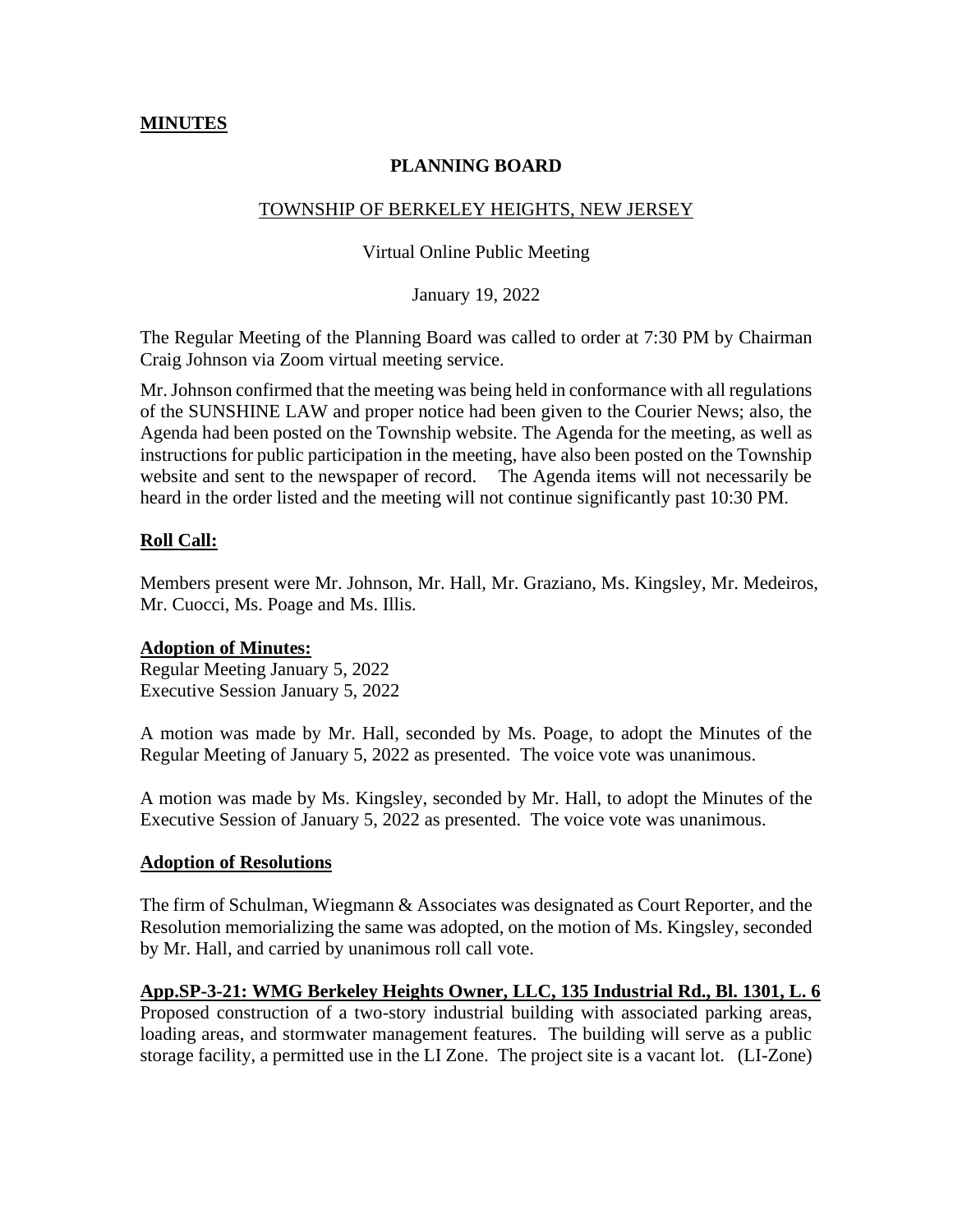MINUTES – Planning Board Page 2 Regular Meeting January 19, 2022

A motion was made by Ms. Kingsley, seconded by Ms. Poage, to adopt the above Resolution as presented. The roll call vote was 4-0 with Mr. Johnson, Mr. Graziano, Ms. Kingsley and Ms. Poage voting in favor and none opposed.

## **Application for Review:**

## **App.#SP-4-21: Wells Fargo Bank, N.A., 350 Springfield Ave., Block 701, Lot 1**

Applicant seeks to repave the existing bank parking lot and construct, establish, and maintain new ADA-compliant improvements. (HB-2 Zone)

Michael Lario, attorney for the applicant, stated that the applicant intends to mill, pave and restripe the parking lot and install ADA compliant improvements. The application is for minor site plan approval with no variances.

William Viola, project engineer, was sworn, provided his educational and professional background and was accepted as an expert witness. Mr. Viola presented Exhibit A-1 – colored version of the site plan and reviewed the existing conditions on the site including the existing drive-thru, landscaping and 28 parking spaces that do not meet the township ordinance requirements. Mr. Viola stated that the applicant has done a lighting study and the existing light fixture will be replaced. He indicated the location of the lighting at the drive-thru and ATM location which is mandated by state law. Mr. Viola reviewed the proposed changes to the parking spaces that will make some of them fully compliant and the others closer to compliance with the ordinance. He also reviewed the proposed handicap parking spaces that will be ADA compliant. Mr. Viola stated that there are no changes proposed to the landscaping and an existing landscaping plan will be submitted. He further stated that additional paving will be installed along Snyder Avenue to cause storm water to go into the inlet and eliminate ponding.

In response to questions from the Board, Mr. Viola stated that the cross walk on the applicant's property will lead to an area of asphalt on the adjoining property and the changes to the parking spaces will not result in a reduction in the number of spaces.

Mr. Solfaro advised that there is an existing crosswalk on the adjoining property, and he will meet with Mr. Viola on the site to address any site issues that exist.

Discussion took place regarding the streetscape standards that are required by ordinance. Mr. Lario stated that the applicant believes those standards do not apply to a minor site plan application and should not be imposed on the applicant at this time. Mr. Solfaro expressed the opinion that this would be an appropriate time for the applicant to update the property to meet those standards. Mr. Robertson advised that in his opinion the design standards would apply to this application.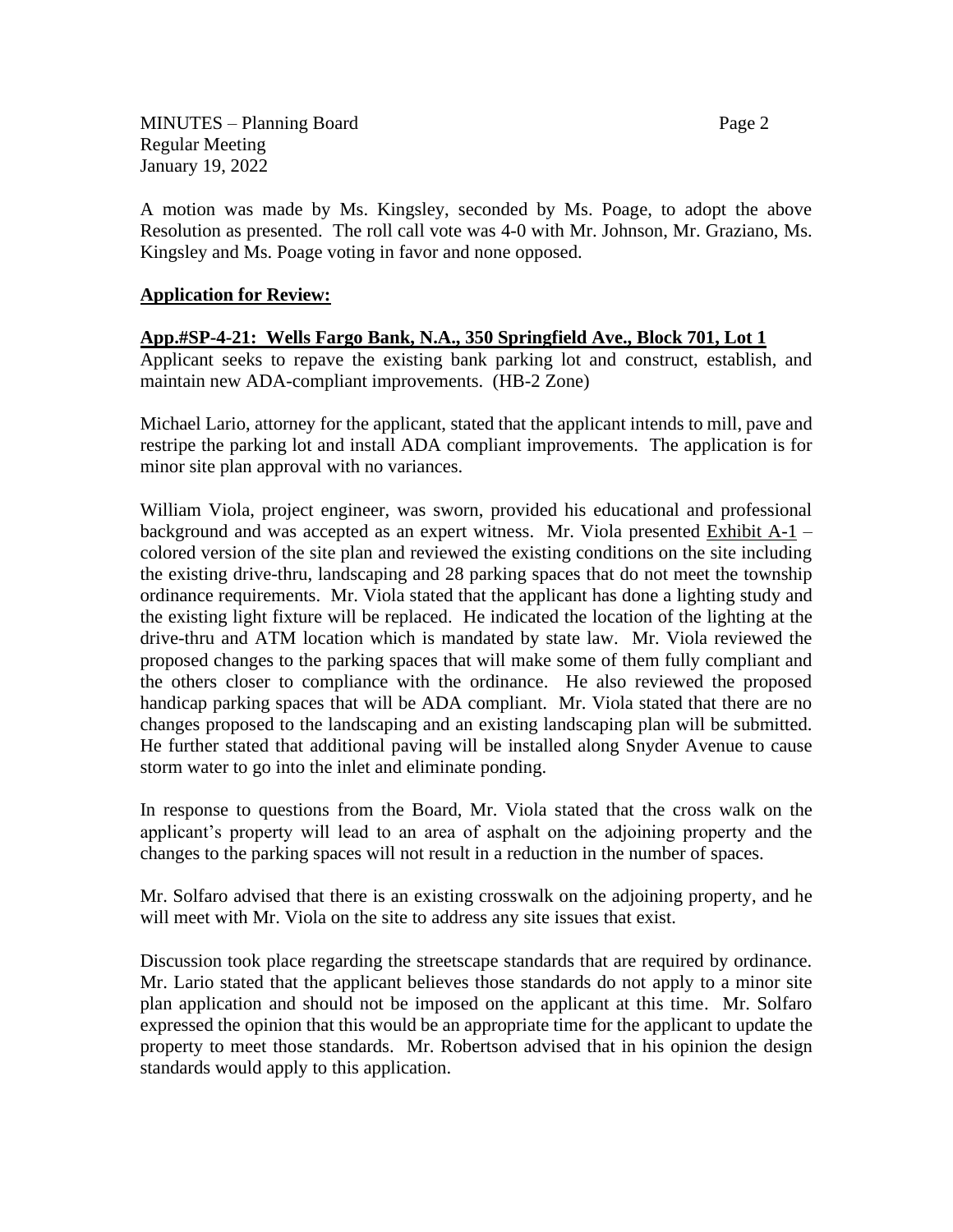MINUTES – Planning Board Page 3 Regular Meeting January 19, 2022

Further discussion took place on the issues of the importance of the downtown improvement standards, addition of a bike rack, pedestrian safety, bringing all the parking spaces into compliance, and the required number of parking spaces. Mr. Lario stated that the applicant will agree to the installation of a bike rack, additional striping for pedestrian safety and fully compliant parking spaces.

## **Open to the Public**

The hearing was opened to the public for questions or comments.

Richard Leister, representing the Environmental Commission, suggested that the number of parking spaces be reduced to allow for construction of a rain garden.

Mr. Viola stated the opinion that the area would be too small for a rain garden.

Richard Cuccagna, Property Manager for Wells Fargo, was sworn and stated that he is not aware of any issues involving the number of parking spaces on the site and explained that the ADA improvements are required to bring the property into compliance with ADA requirements.

In response to questions from the Board, Mr. Cuccagna stated that he is not in a position to make any decisions regarding the streetscape improvements which would require review by senior management of the company.

Discussion took place regarding the streetscape improvements. Mr. Laria reiterated his opinion that the applicant is not required to comply with those requirements and Mr. Robertson reiterated his opinion that the Board would be permitted to include those requirements as conditions of approval. Board members expressed the opinion that the streetscape standards are very important and should be required.

A short recess was taken so that Mr. Laria and Mr. Cuccagna could consult with senior management on the issue.

Mr. Laria advised that as a result of his discussion with the applicant, the applicant would agree to the installation of three sidewalk lamps consistent with the streetscape standards. He further stated that the applicant would agree to meet with Mr. Solfaro on the site and to repair any broken sidewalk and to the installation of a bike rack.